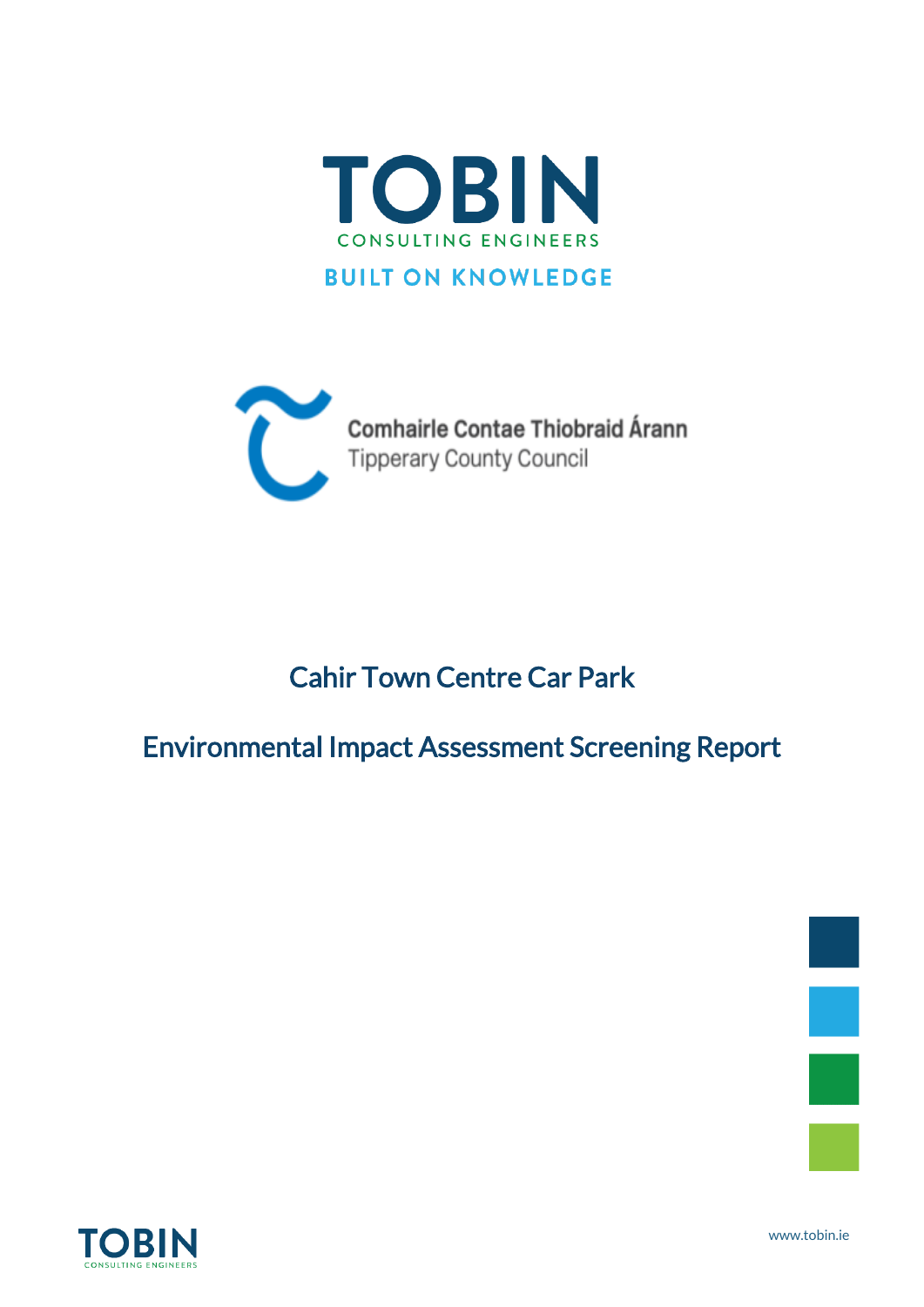## PROJECT NAME: Cahir Town Centre Car Park

### REPORT NAME: Environmental Impact Assessment Screening Report

| <b>Document Control Sheet</b> |                                      |  |
|-------------------------------|--------------------------------------|--|
| <b>Document Reference</b>     | 11170 EIA Screening                  |  |
| <b>Report Status</b>          | Final                                |  |
| <b>Report Date</b>            | September 2021                       |  |
| <b>Current Revision</b>       | D <sub>04</sub>                      |  |
| <b>Client:</b>                | <b>Tipperary County Council</b>      |  |
| <b>Client Address:</b>        | Emmet Street, Clonmel, Co. Tipperary |  |
| <b>Project Number</b>         | 11170                                |  |

| <b>Galway Office</b>     | <b>Dublin Office</b>           | <b>Castlebar Office</b>   |
|--------------------------|--------------------------------|---------------------------|
| Fairgreen House,         | <b>Block 10-4.</b>             | Market Square,            |
| Fairgreen Road,          | Blanchardstown Corporate Park, | Castlebar,                |
| Galway,                  | Dublin 15,                     | Mavo.                     |
| <b>H91 AXK8,</b>         | D15 X98N,                      | F23 Y427.                 |
| Ireland.                 | Ireland.                       | Ireland.                  |
| Tel: +353 (0) 91 565 211 | Tel: +353 (0) 1803 0406        | Tel: +353 (0) 94 902 1401 |
|                          |                                |                           |

| <b>Revision</b>                   | <b>Description</b>                | <b>Author:</b> | <b>Date</b> | <b>Reviewed By:</b> | <b>Date</b> | <b>Authorised</b><br>by: | <b>Date</b> |
|-----------------------------------|-----------------------------------|----------------|-------------|---------------------|-------------|--------------------------|-------------|
| <b>D01</b>                        | internal l<br>Draft for<br>review | LВ             | 19/08/2021  | <b>MMC</b>          | 31/08/2021  | <b>MG</b>                | 31/09/2021  |
| D <sub>02</sub>                   | Draft for Client<br>review        | LB.            | 31/08/2021  | <b>MG</b>           | 31/08/2021  | <b>MG</b>                | 31/08/2021  |
| <b>D03</b>                        | <b>Draft for Client</b><br>review | LВ             | 01/09/2021  | <b>MG</b>           | 01/09/2021  | <b>MG</b>                | 01/09/2021  |
| <b>D04</b>                        | <b>Final Issued</b>               | LВ             | 13/09/2021  | <b>MG</b>           | 13/09/2021  | <b>MG</b>                | 13/09/2021  |
|                                   |                                   |                |             |                     |             |                          |             |
|                                   |                                   |                |             |                     |             |                          |             |
| <b>TOBIN Consulting Engineers</b> |                                   |                |             |                     |             |                          |             |

#### Disclaimer

This Document is Copyright of TOBIN Consulting Engineers Limited. This document and its contents have been prepared for the sole use of our Client. No liability is accepted by TOBIN Consulting Engineers Limited for the use of this report, or its contents for any other use than for which it was prepared.







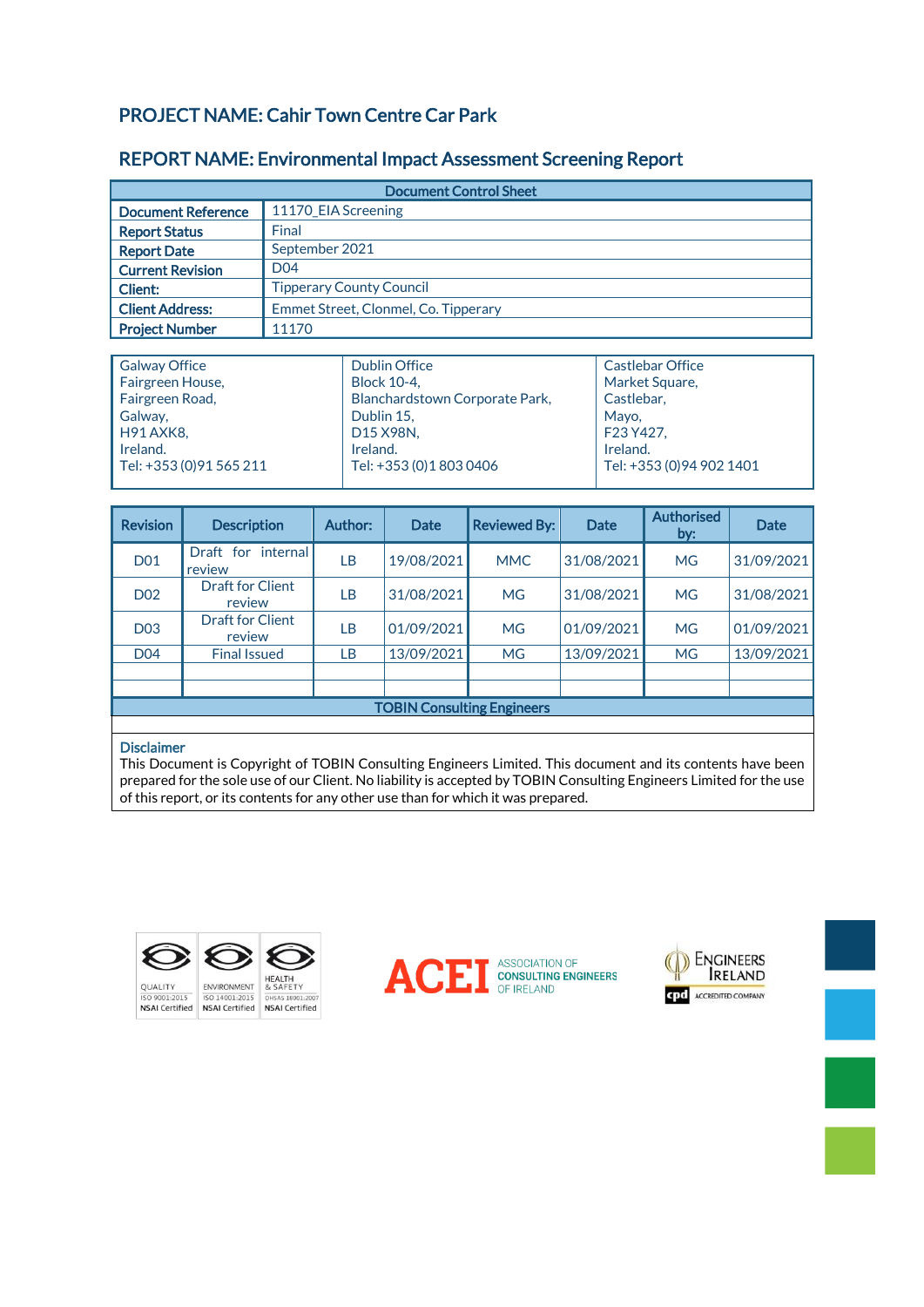## Table of Contents

## Table of Figures

## Table of Tables

| Table 5-1: Cahir Town Centre Screening against Schedule 7 Criteria 9 |  |
|----------------------------------------------------------------------|--|
|----------------------------------------------------------------------|--|

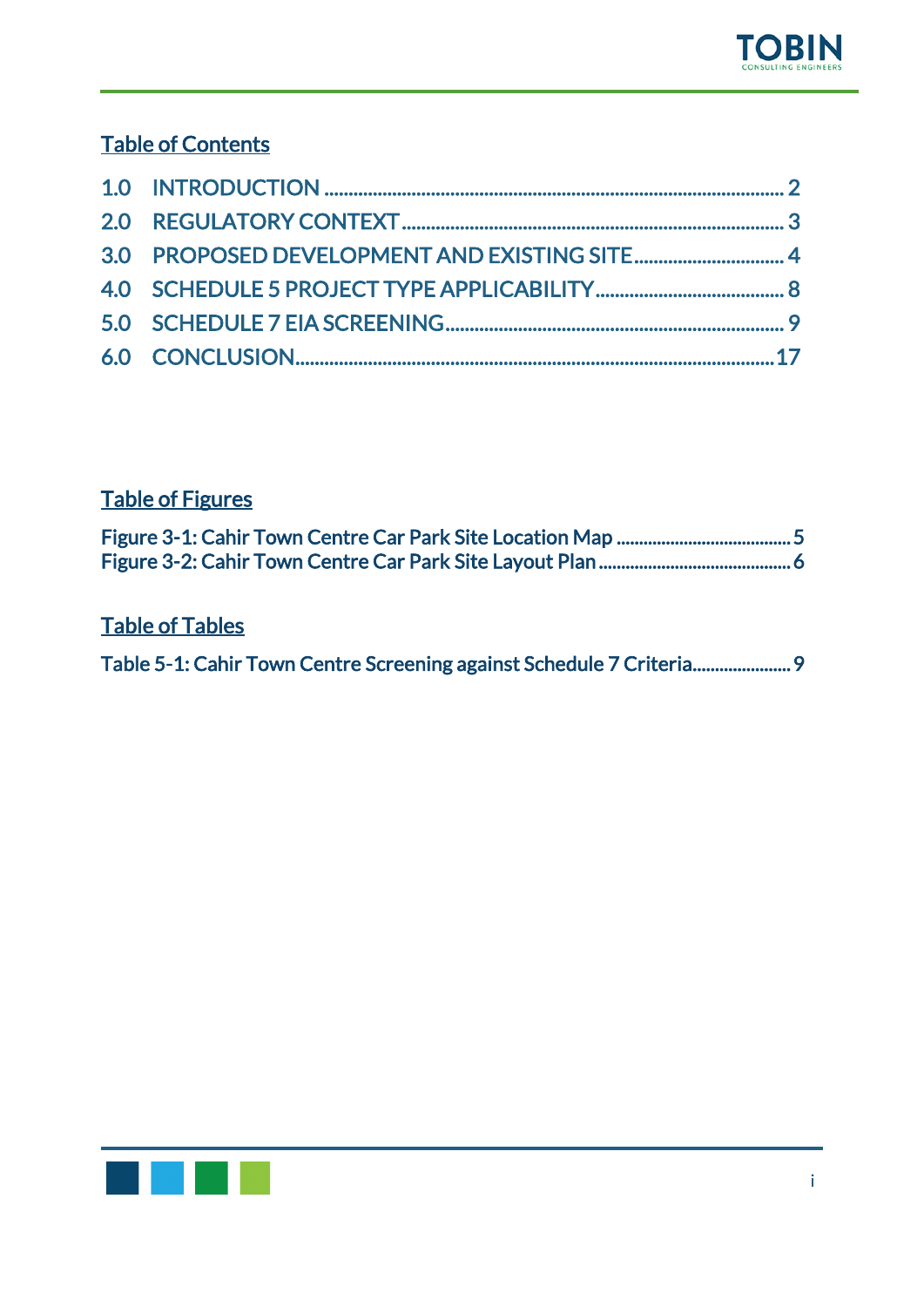

## <span id="page-3-0"></span>1.0 INTRODUCTION

This report presents an Environmental Impact Assessment (EIA) Screening for a new car park in Cahir, Co. Tipperary (hereafter referred to as the proposed development) against the criteria set out under Annexes I, II and III of the EU Directive 2011/92/EU, as amended by Directive 2014/52/EU (EIA Directive) and as transposed into Irish law. EIA Screening is the stage which ascertains whether the effects of a development on the environment are expected to be significant and determines whether an EIA is required as per the EIA Directive. It should be noted that the screening procedure should ensure that an environmental impact assessment is only required for projects likely to have significant effects on the environment and the whole project must be considered.

The purpose of this review is to determine the applicability of the EIA Directive to the proposed development and whether the proposed development is likely to result in significant effects, thereby requiring that an EIA is carried out.

This EIA Screening has been completed by TOBIN Consulting Engineers and takes due notice of the following regulations and guidance documents:

- Planning and Development Acts and Regulations 2000 2021;
- EU Directive 2011/92/EU, as amended by Directive 2014/52/EU (the EIA Directive);
- Department of Housing, Planning and Local Government (August 2018) Guidelines for Planning Authorities and An Bord Pleanála on Carrying out EIA (the 2018 Guidelines);
- Environmental Protection Agency (Draft August 2017) Revised Guidelines on the Information to be contained in Environmental Impact Assessment Reports (the Draft EPA Guidelines); and
- European Commission (2017) Environmental Impact assessment of Projects, Guidance on Screening (the EC 2017 Guidance).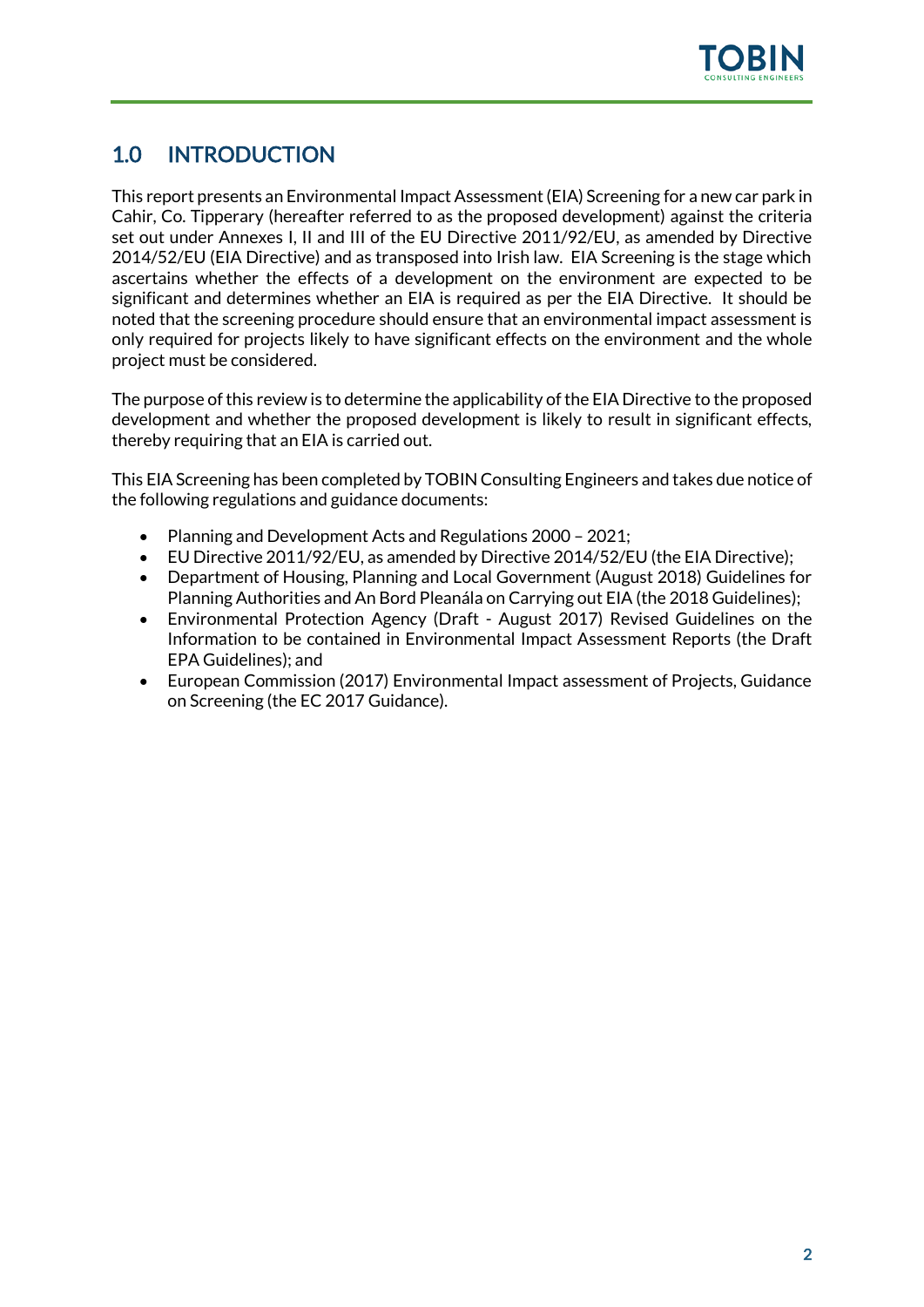

## <span id="page-4-0"></span>2.0 REGULATORY CONTEXT

The EIA Directive is European Policy on the environment and is based on the precautionary principle, requiring that effects on the environment are considered as early as possible during planning and decision-making processes.

The EIA Directive is set out under Annexes I - III of the EU Directive 2011/92/EU, as amended by Directive 2014/52/EU (EIA Directive). Annex I lists developments for which EIA is mandatory and Annex II lists projects which require a determination of their likely significant effects.Criteria to determine whether a sub-threshold development should be subject to an EIA is set out in Annex III.

These annexes are broadly transposed into Irish legislation under a variety of Acts and Regulations. For the purpose of the proposed development, the relevant legislation to consider is Schedule 5 Parts 1 and 2 of Planning and Development Regulations 2001, as amended.

Under Schedule 5 of the Planning and Development Act 2001, as amended, EIA is mandatory for Part 1 developments where thresholds are met or exceeded, but also for Part 2 developments where the national thresholds are met or exceeded. A screening determination is required for all sub-threshold developments for both Part 1, where not covered by Part 2, and for Part 2 developments.

The criteria to determine whether a sub-threshold development should be subject to an EIA are set out under Schedule 7 of the Planning and Development Regulations 2001, as amended. Schedule 7A lists information to be provided for the purpose of an EIA Screening. Under Article 103 of the 2001 Planning and Development Regulations, as amended the planning authority can request the submission of an EIA Report, if it is of the view that sub-threshold development would likely result in significant effects on the environment.

The EIA Directive states that in order to ensure a high level of protection of the environment and human health, screening procedures should take account of the impact of the whole project in question, including where relevant, its subsurface and underground, during the construction, operational and where relevant demolition phase. When determining whether significant effects on the environment are likely to be caused by a project, the competent authority should identify the most relevant criteria to be considered and should take into account information that could be available following other assessments required by EU legislation in order to apply the screening procedure effectively and transparently.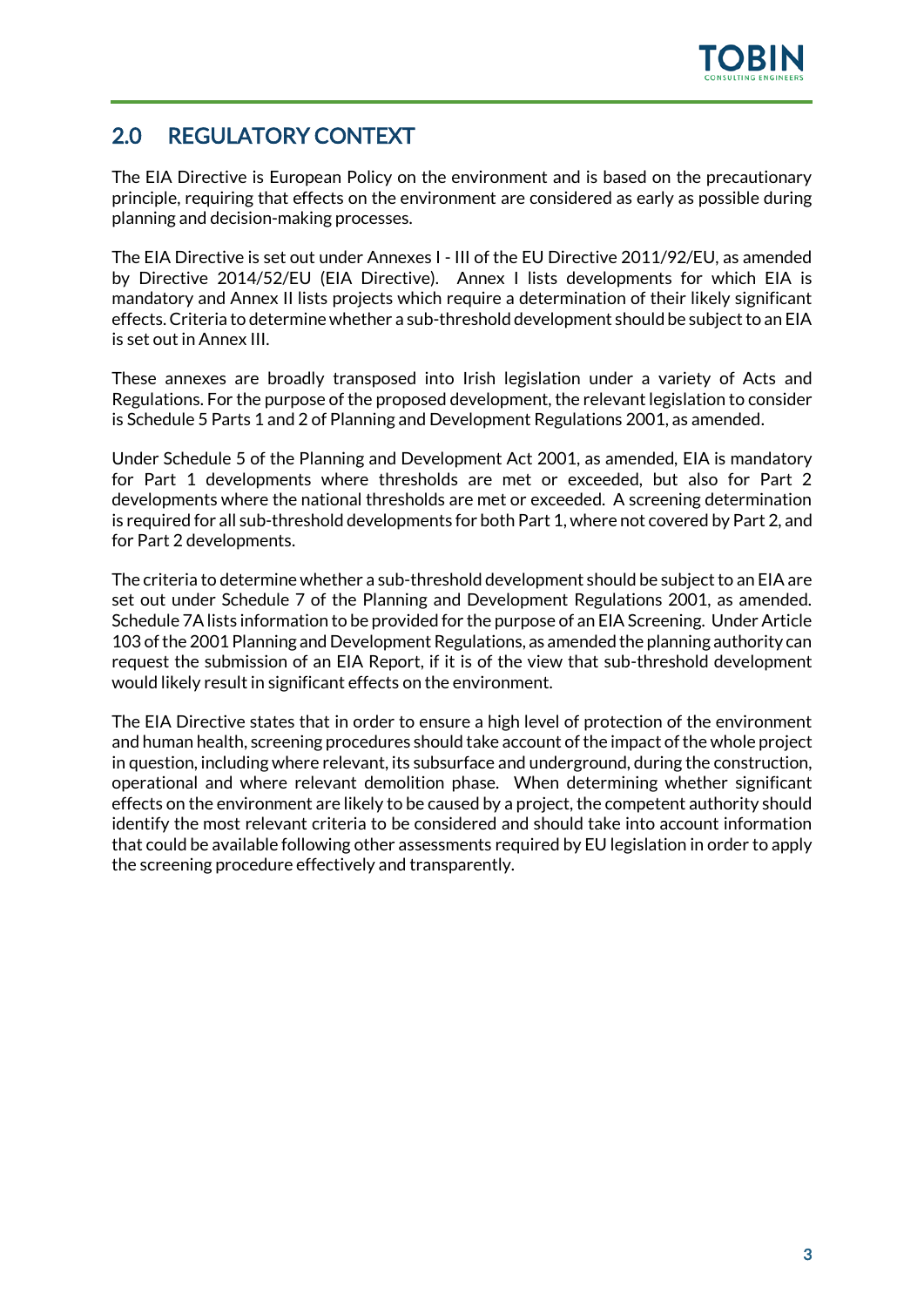

## <span id="page-5-0"></span>3.0 PROPOSED DEVELOPMENT AND EXISTING SITE

The proposed development will be carried out on properties in Church Street, Cahir and Old Church Street, Cahir, Co. Tipperary, Eircodes E21 WK44 and E21 WD89 and adjacent lands in the townland of Townparks, Cahir, Co. Tipperary. The location and layout of the proposed development can be viewed in Figures 3-1 and 3-2 below. The proposed development will consist of the following works set out below.

#### Nature and Extent of Proposed Development:

- I. The demolition of an existing structure (the former Castle Court Hotel), associated outbuildings and boundary walls.
- II. Demolition and reconfiguration works to outbuildings to the rear of the Market House Building (Protected Structure S241).
- III. The construction of a new carpark, access road and junction onto Church Street including all site accommodation works. Vehicular and pedestrian access is to be provided off Church Street with a provision provided for an additional future pedestrian link through the adjacent Market House Building site onto Old Church Street.
- IV. The carpark will comprise of 91 spaces in total including 86 no. car parking spaces (including 3 no. disabled spaces and 4 no. Electric parking spaces), 3 no. standard bus and 2 no. minibus parking spaces and bicycle parking facilities.
- V. The provision of 2 no. twin electric charging points to accommodate 4 no. electric car charging spaces onsite.
- VI. All ancillary site works including retaining walls, bicycle parking, public lighting, bollards, landscaping, surface water drainage, connections to public services, signage, etc.
- VII. The provision of electric parking capacity signage at the main entrance to the carpark.
- VIII. Alterations to Church Street, including the provision of a raised table section of carriageway, provision of paved pedestrian areas and the relocation / removal of street furniture, road markings and street parking and all associated siteworks.

The proposed development will be located to the rear of existing terraced development, within the town centre of Cahir, County Tipperary. The site is currently derelict with no active use and comprises a mixture of vacant structures, partial hardstanding and overgrowth/vegetation. The surrounding area comprises a mixture of town centre uses and developments such as residential, retail and commercial. The proposed development is located within Cahir Town Architectural Conservation Area and is located adjacent to Protected Structure No. S241 and S246.

Vehicle and pedestrian access to the proposed development will be provided east off Church Street (R670) with an additional pedestrian access provided through Market House to Old Church Street (R640).

The proposed development will use an attenuated surface water drainage system with controlled discharge to the existing drainage network.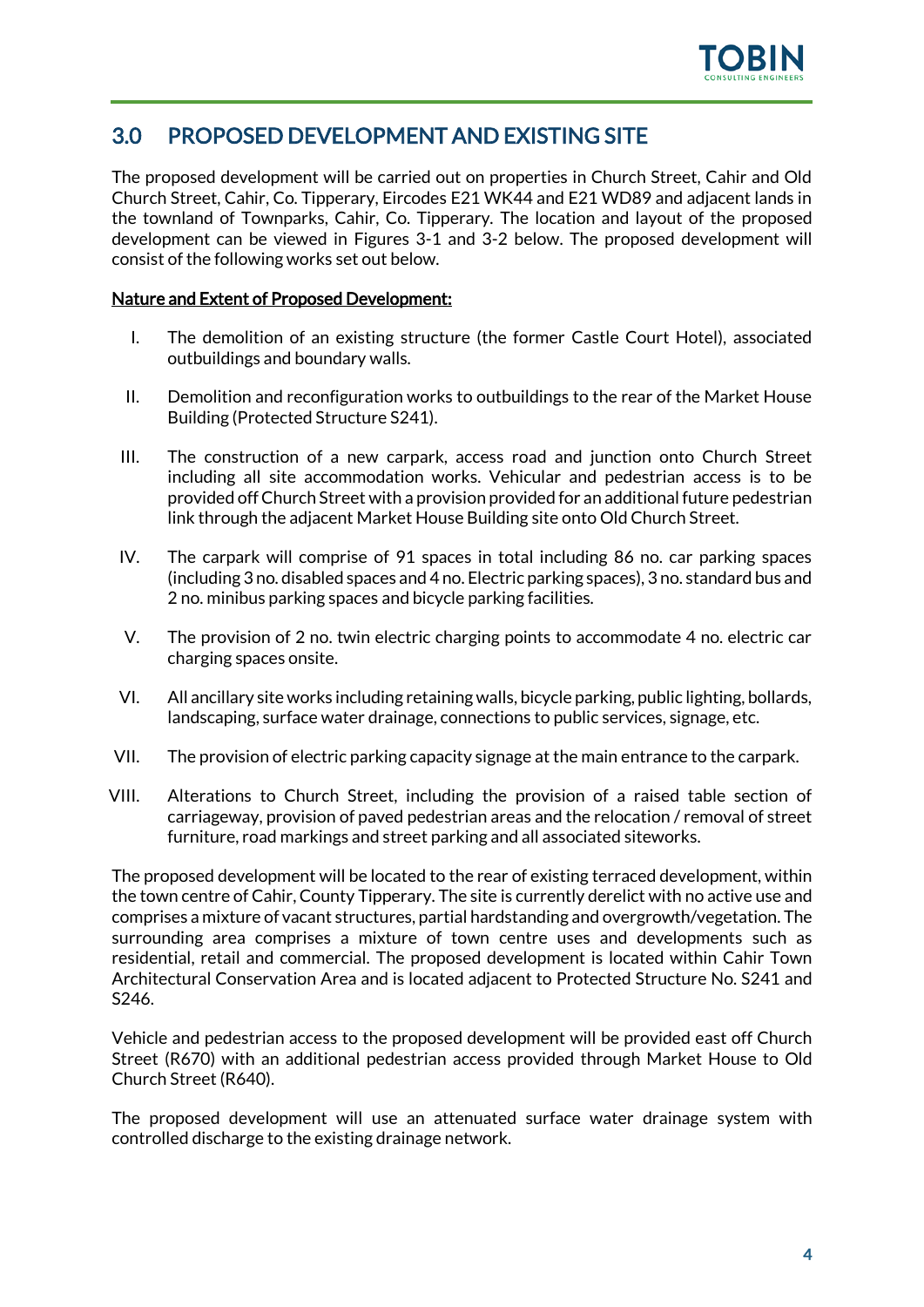

The demolition of structures on site is required to provide access to the proposed development and will involve the removal of the existing Castle Court Hotel building and associated outbuildings. The works will also require part demolition and reconfiguration works to outbuildings to the rear of the Market House Building.

It is anticipated that the proposed construction works will commence Q2 2022 and last for an approximate duration of 140 days.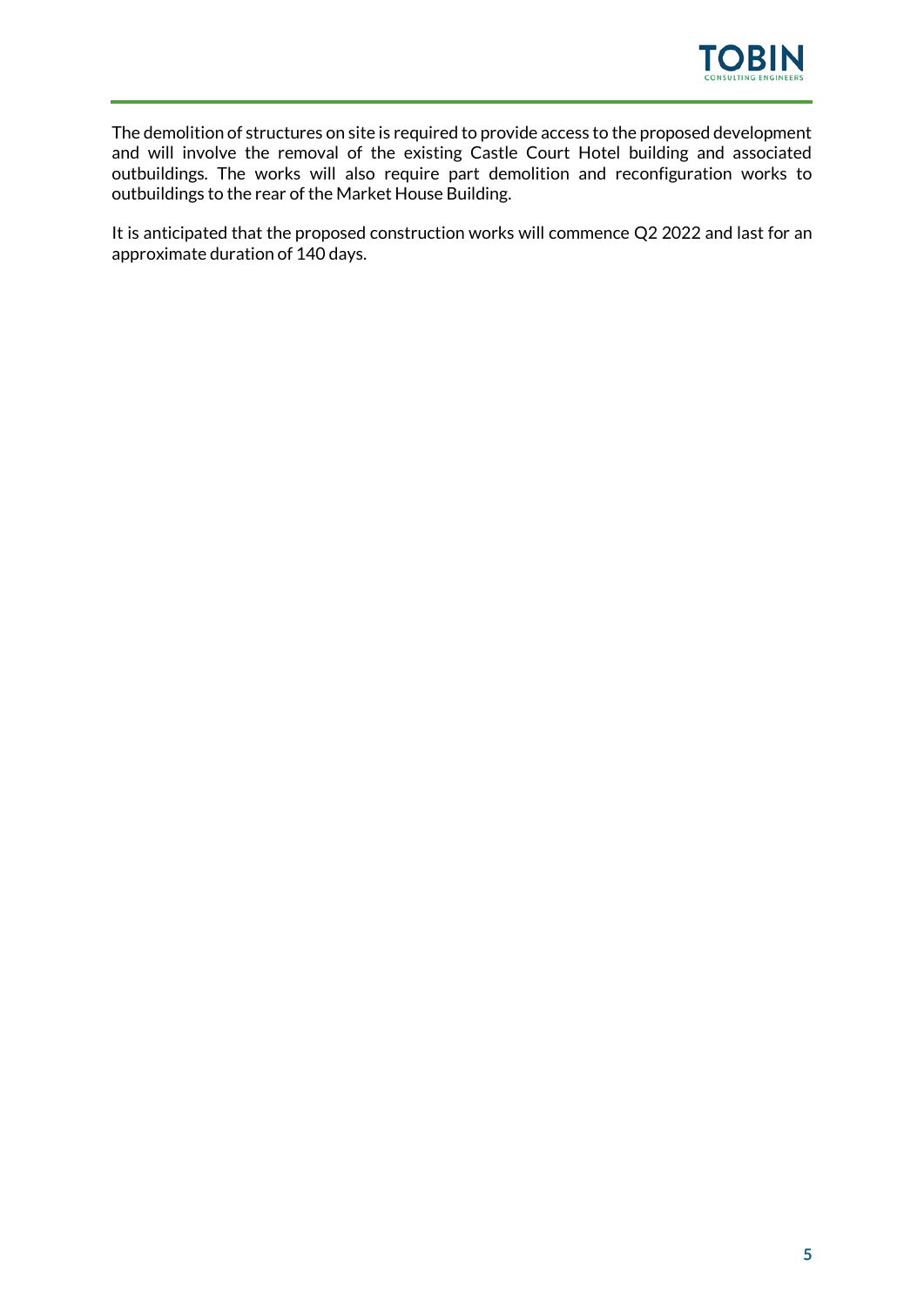



<span id="page-7-0"></span>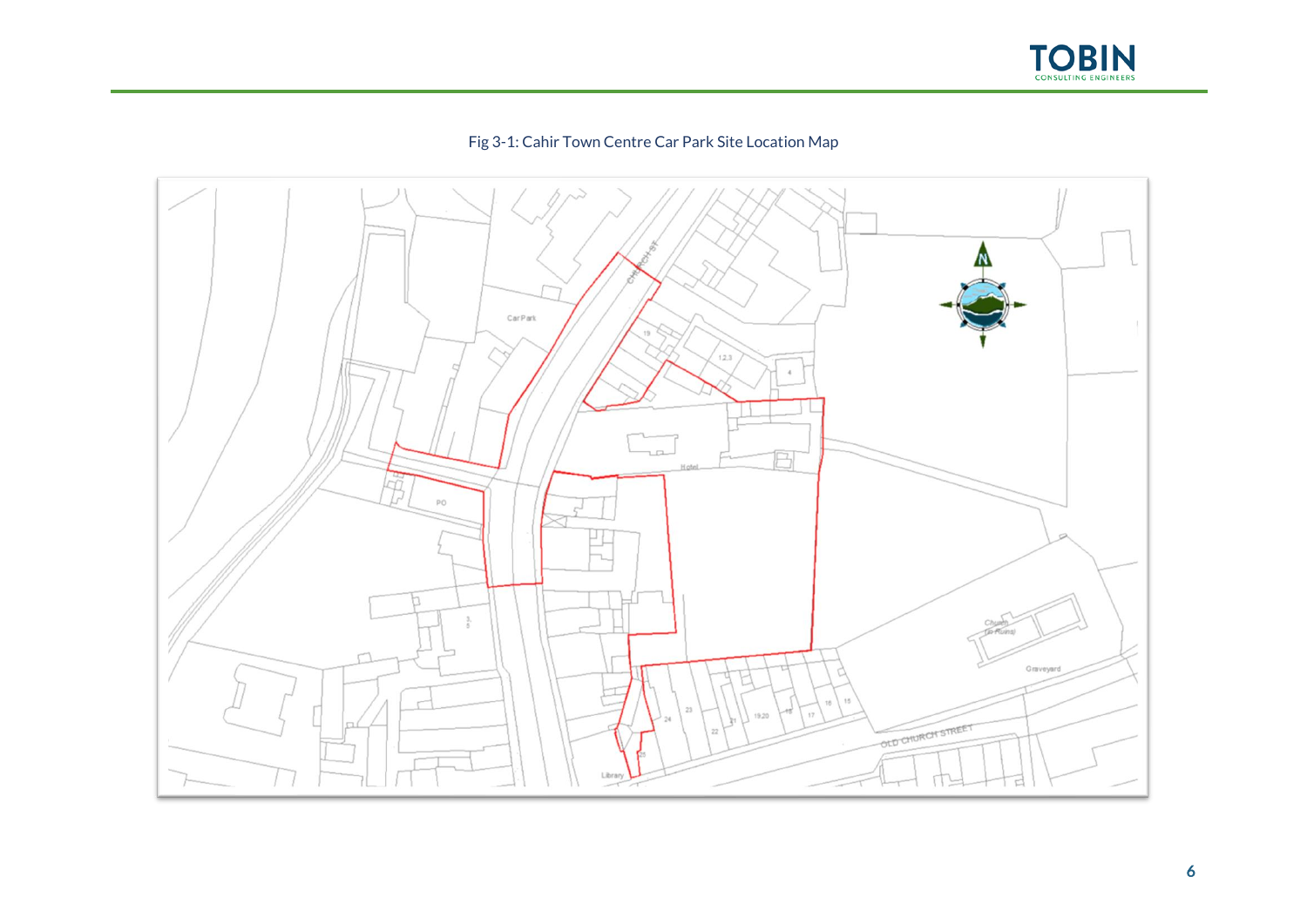



<span id="page-8-0"></span>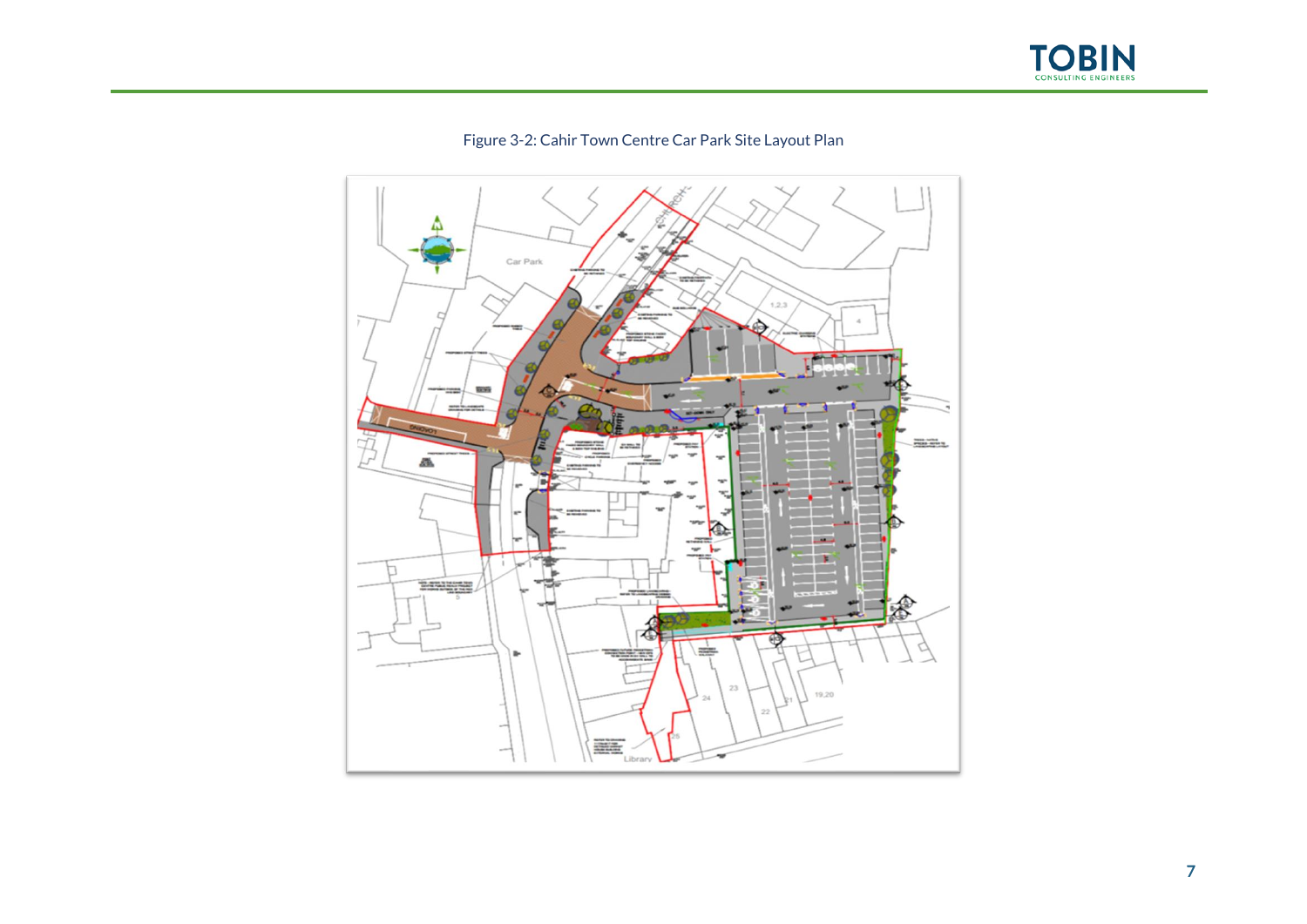

## <span id="page-9-0"></span>4.0 SCHEDULE 5 PROJECT TYPE APPLICABILITY

This section considers the full proposed construction ofthe proposed development with respect to Schedule 5 of the Planning and Development Regulations 2001, as amended.

The proposed development is located in an urban environment and involves the construction of a new 91 space car park. The proposed development does not meet or exceed Schedule 5 Part 1 or Part 2 thresholds or criteria, and as such, EIA is not mandatory.

A consideration of sub-threshold has been carried out and as per the ruling of the European Court<sup>1</sup>, it is recognised that the EIA Directive has a *'wide scope and a broad purpose'* when determining if EIA is required. A review of Part 1 confirms that there are no applicable Classes, hence the proposed development is not considered a Part 1 sub-threshold development.

Part 2 Class 10 (b)(ii), applies to the "construction of a car park providing more than 400 spaces other than a carpark provided as part of, and incidental to the primary purpose of, a development" and is of relevance. The proposed development however seeks to provide 91 spaces and is not of a size or scale that could provide 400 spaces or above.

Part 2 Class 10 (b)Infrastructure Projects and in particular, (iv) Urban development is of relevance. This Class is applicable to urban development "which would involve an area greater than 2 hectares in the case of a business district, 10 hectares in the case of other parts of a builtup area and 20 hectares elsewhere." As the proposed site is located in Cahir town centre, which is mixed use in character, the proposed development could be considered to be located within a business district, "a district within a city or town in which the predominant land use is retail o<sup>r</sup> commercial use." The size of the proposed site however is approximately approx. 0.4ha hectares and therefore is substantially less than the applicable threshold of 2 hectares.

Part 2 Class 14, Works of Demolition, requires consideration as it stipulates "Works of demolition carried out in order to facilitate a project listed in Part 1 or Part 2 of this Schedule where such works would be likely to have significant effects on the environment, having regard to the criteria set out in Schedule 7."

Class 15 should also be noted as this is applicable to "any project listed in this Part which does not exceed a quantity, area or other limit specified in this Part in respect of the relevant class of development, but which would be likely to have significant effects on the environment, having regard to the criteria set out in Schedule 7."

On review, the proposed development is for the construction of a new 91 space carpark within an urban environment. The proposed development will involve the construction of a standalone car park which will include the demolition of structures to provide access/egress to/from the car park. Recognising the requirement to apply a 'wide scope' it is considered the proposed development should be subject to a sub-threshold development as it is considered to fall within the project meaning of Part 2 Class 10 (b) (iv) & (ii), as well as under Part 2 Classes 14 & 15. An EIA Screening determination is required for sub-threshold developments as per the 2001 Regulations, as amended and a screening assessment is provided in Section 5 of this report.

<sup>&</sup>lt;sup>1</sup> Guidelines for Planning Authorities and An Bord Pleanála on carrying out Environmental Impact Assessment August 2018, August 2018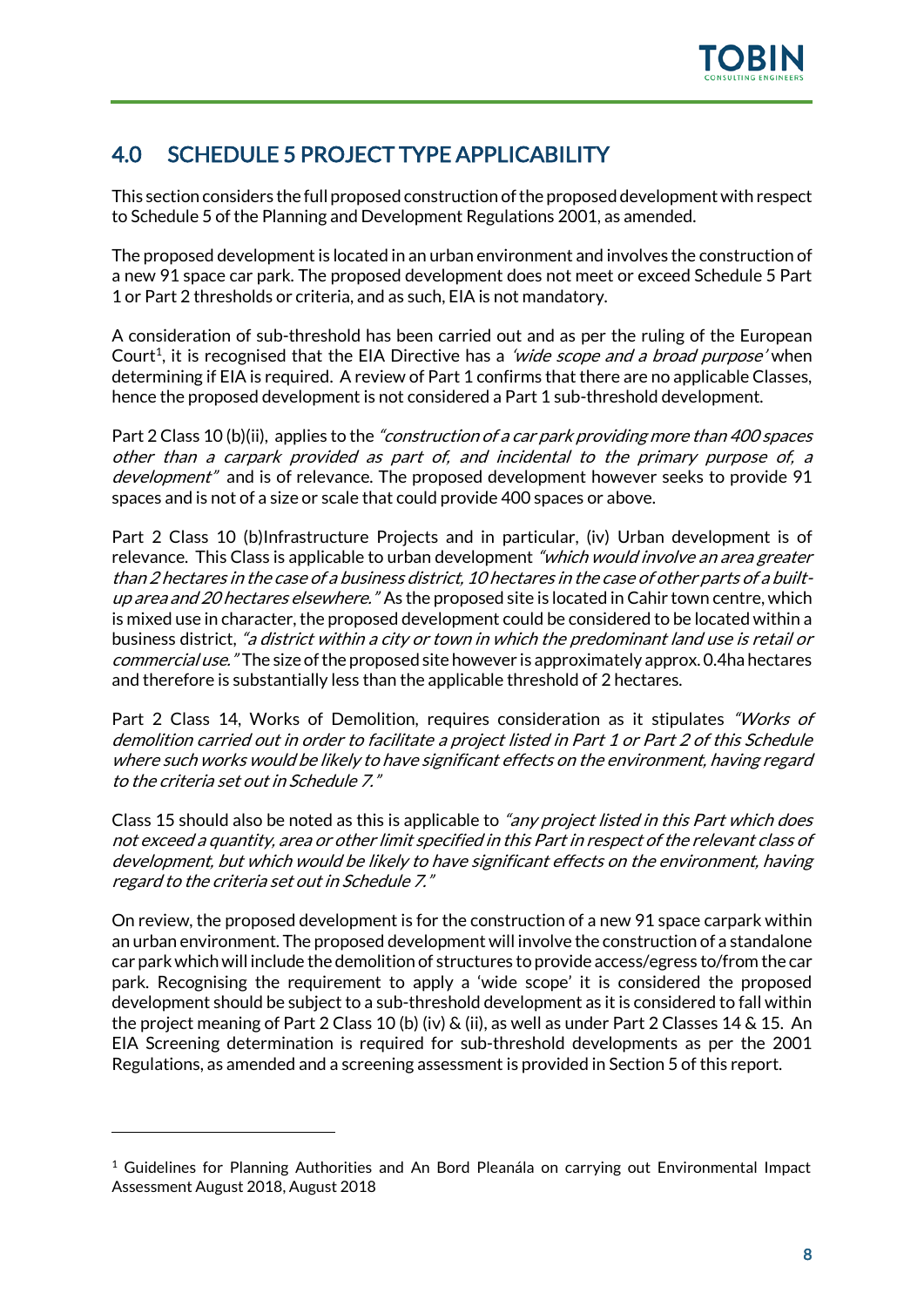

## <span id="page-10-0"></span>5.0 SCHEDULE 7 EIA SCREENING

This section provides an EIA Screening against the appropriate criteria as established by the EIA Directive Annex III and as transposed into Irish law under Schedule 7 of the 2001 Planning and Development Regulations, as amended.

It should be noted that under the EIA Directive, the EIA Screening process balances two objectives, in determining if a project listed in Annex II is likely to have significant effects on the environment and, therefore be made subject to an assessment of its effects on the environment; and it should ensure that EIA is only carried out for those projects which is thought that a significant impact on the environments is possible<sup>2</sup>.

Table 5.1 below screens the proposed development against the Schedule 7 criteria. Information pertaining to Schedule 7A of the 2001 Regulations, as amended is provided herein and is further supplemented with an AA Screening Report (August 2021).

 $2$  Environmental Impact Assessment of Projects Guidance on Screening (Directive 2011/92/EU as amended by 2014/52/EU), European Union 2017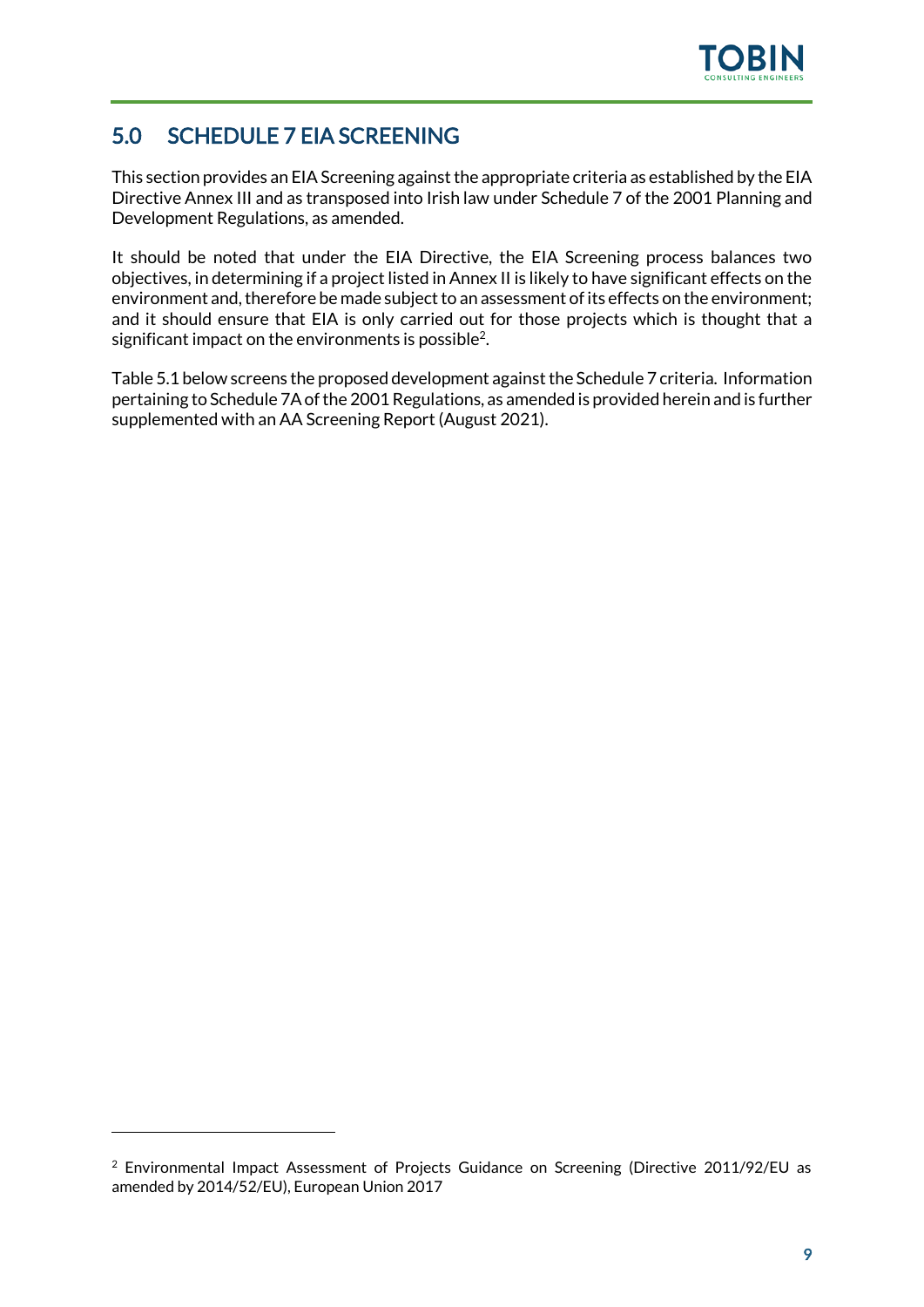

#### Table 5-1: Cahir Town Centre Car Park Screening against Schedule 7 Criteria

<span id="page-11-0"></span>

| <b>Screening against Schedule 7 Criteria</b>                                                                                                                                                             |                                                                                                                                                                                                                                                                                                                                                                                                                                     |  |
|----------------------------------------------------------------------------------------------------------------------------------------------------------------------------------------------------------|-------------------------------------------------------------------------------------------------------------------------------------------------------------------------------------------------------------------------------------------------------------------------------------------------------------------------------------------------------------------------------------------------------------------------------------|--|
| 1. Characteristics of project                                                                                                                                                                            | Consideration of the proposed development                                                                                                                                                                                                                                                                                                                                                                                           |  |
| The characteristics of projects be considered, with<br>particular, regard to: -                                                                                                                          | There is no likelihood of significant environmental effects arising from the proposed development having<br>regard to the characteristics of the project, as set out below:                                                                                                                                                                                                                                                         |  |
| a) the size and design of the whole project;                                                                                                                                                             | The project is not significant in terms of design or size and is wholly contained within an existing derelict site,                                                                                                                                                                                                                                                                                                                 |  |
| b) cumulation with other existing and/or approved<br>projects                                                                                                                                            | situated to the rear of existing mixed use terraced development. The proposed development seeks to provide<br>a new 91 space car park and will involve the demolition of structures and removal of vegetation for the<br>provision of car parking services and utilities, 1 no. vehicle access and 2 no. pedestrian access points. The                                                                                              |  |
| c) the nature of any associated demolition works                                                                                                                                                         | proposed development will use an attenuated surface water drainage system with controlled discharge to the<br>existing drainage network.                                                                                                                                                                                                                                                                                            |  |
| d) the use of natural resources, in particular land,<br>soil, water and biodiversity;                                                                                                                    | A review of planning applications within 500 metres of the site for the years 2016 - 2021 indicates that there<br>are no significant development proposals within the vicinity of the site that could act in cumulation with the                                                                                                                                                                                                    |  |
| e) the production of waste;                                                                                                                                                                              | project. In addition, the small-scale nature and operation of the proposed development is unlikely give rise to<br>any significant cumulative environmental effects. The following projects are of note: Reg. Ref.: 16600776,                                                                                                                                                                                                       |  |
| f) pollution and nuisances;                                                                                                                                                                              | located on the eastern boundary of the proposed development site has been granted an Extension of Duration<br>permission for the provision of retail store, approx. 3742m <sup>2</sup> in size. In addition, Reg. Ref.: 17600911, is located                                                                                                                                                                                        |  |
| g) the risk of major accidents having regard in                                                                                                                                                          | approx. 325m southeast of the site has received planning approval to construct a new primary school.                                                                                                                                                                                                                                                                                                                                |  |
| particular to substances or technologies used and/<br>or disasters which are relevant to the project<br>concerned, including those caused by climate<br>change, in accordance with scientific knowledge; | The proposed development will involve the demolition of an existing derelict and fire damaged building.<br>Wastes produced from demolition will involve standard construction materials that will be manage in<br>accordance with approved removal practices and adopted Construction and Demolition Waste Management<br>Plan. The Contractor will be required to use licenced and permitted waste management facilities within the |  |
| h) the risks to human health (for example due to<br>water contamination or air pollution).                                                                                                               | Southern Waste Region (SWR), which can accept construction and demolition waste generated during the<br>construction phase.                                                                                                                                                                                                                                                                                                         |  |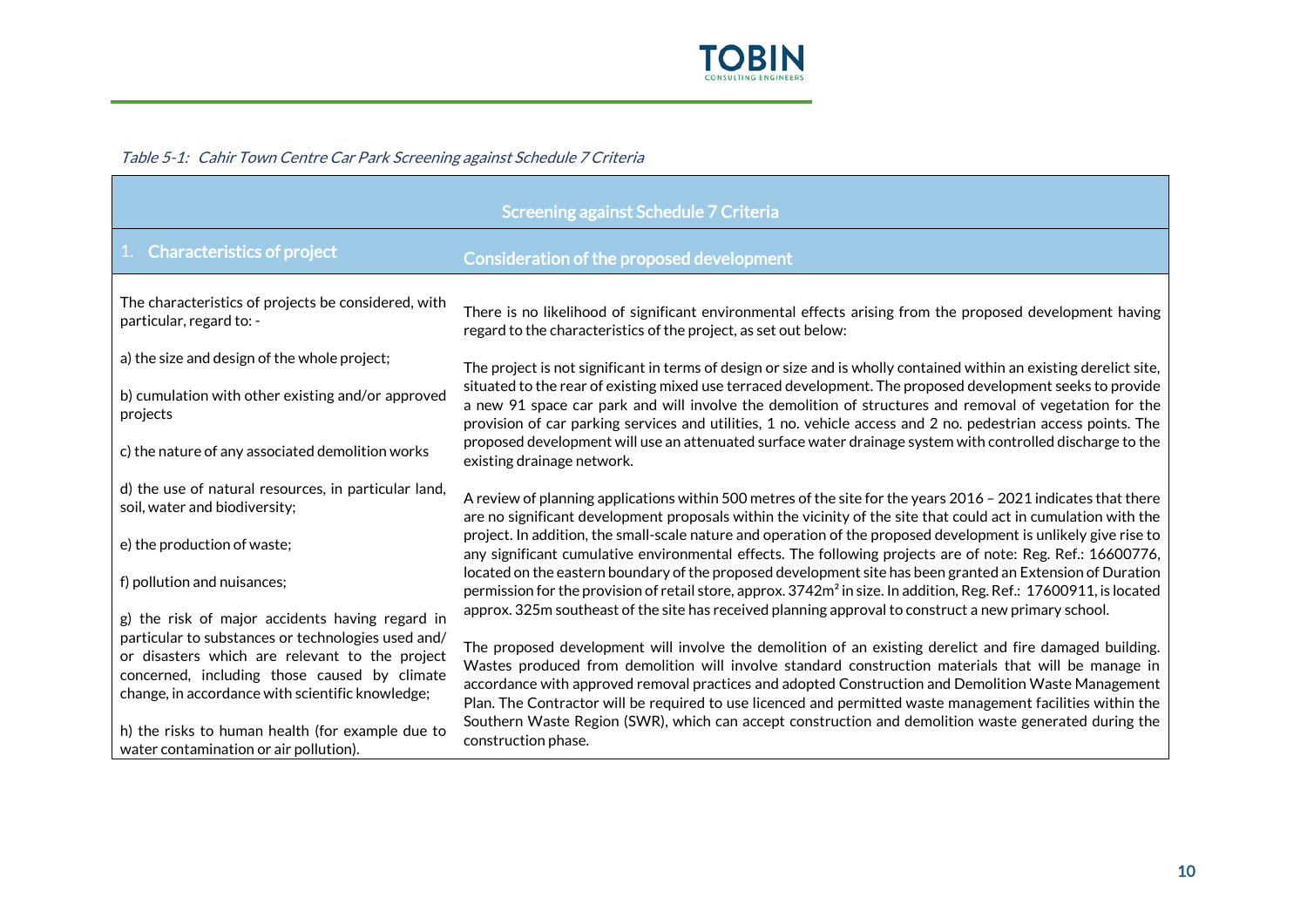

There are no elements of the proposed development that will make use of any natural resources during construction or operation other than the re-use of the derelict site for the purpose of car parking and associated clearance of overgrowth/vegetation on site.

The production of wastes on site during construction relate primarily to the demolition of an existing derelict fire damaged building. As set out above, wastes produced from demolition will involve standard construction materials that will be manged in accordance with approved removal practices. There will be no production of wastes on site during the operation of the car park.

To ensure the protection of the environment during construction, a detailed construction management plan will be prepared by the Main Contractor. This will ensure the containment of any pollution on site during construction.

The proposed development during construction and operation will not result in significant pollution or nuisance. The proposed works will generate noise during construction from general building works. The permissible hours of operation of a building site within Tipperary County Council are Monday to Friday 07.00 – 18.00, and Saturday 08.00 – 14.00, with no noisy work permissible on Sundays or bank holidays. The construction works will be subject to applicable standards including BS 5228:2009 and A1:2014 "Code of Practice for Noise and Vibration Control on Construction and Open Sites" and Tipperary County Council Air Quality Monitoring and Noise Control Unit.

Construction and operation lighting will be provided in accordance with hours of construction and the proposed house of operation of the proposed development. Light spill associated with construction lighting will be minimised where possible.

Standard construction measures will be adopted to minimise the impact of any dust generated during construction. The closed human receptors are located in properties along the north-eastern, eastern and southern boundaries at a distance of approximately 15m from the proposed site boundary. Any impacts arising from dust is expected to be of short duration. It is anticipated that the proposed construction works will commence Q2 2022 and last for an approximate duration of 140 days.

With respect to construction traffic, the R640 and R670 will be used for access to and from the proposed development site. Turning of construction vehicles will take place within the proposed development site and drivers will be informed of site working houses. No parking will be permitted by suppliers at the site entrance. Parking will be provided within the proposed development site boundary. Any increase in construction traffic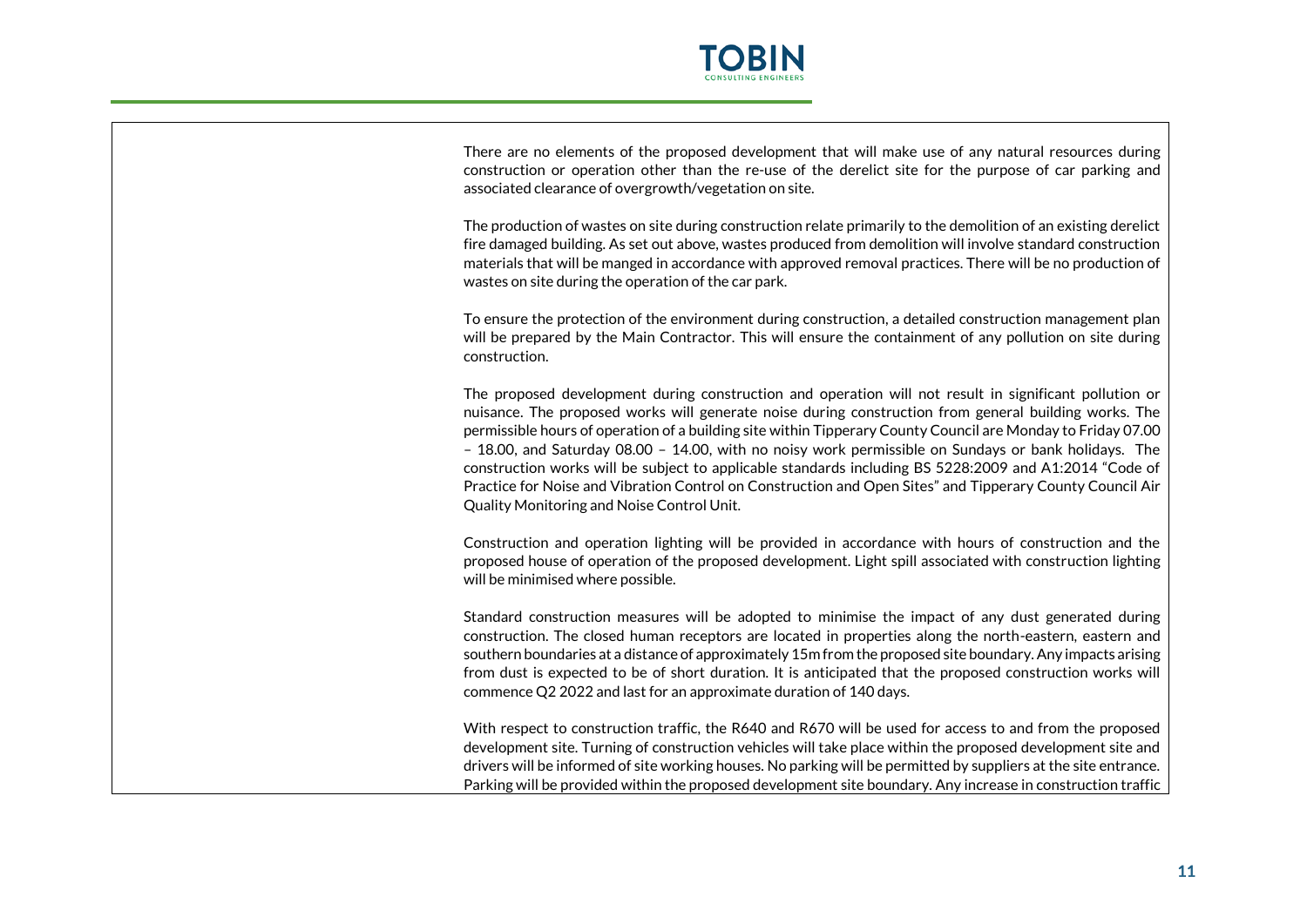

|                                                                                                                                                 | to and from the site is expected to be of short duration. It is anticipated that the proposed construction works<br>will commence Q2 2022 and last for an approximate duration of 140 days.                                                                                                                                                                                                                                                                                                                                                  |
|-------------------------------------------------------------------------------------------------------------------------------------------------|----------------------------------------------------------------------------------------------------------------------------------------------------------------------------------------------------------------------------------------------------------------------------------------------------------------------------------------------------------------------------------------------------------------------------------------------------------------------------------------------------------------------------------------------|
|                                                                                                                                                 | The management of surface water run off during construction phase will be carried out in accordance with the<br>CIRIA C698 publication Site Handbook for Construction of SUDS.                                                                                                                                                                                                                                                                                                                                                               |
|                                                                                                                                                 | A traffic assessment has been carried out with analysis of the existing junctions within the Square and the<br>proposed access junction included. The analysis indicated that there will be no adverse effect on the operation<br>of the existing junctions and that the proposed carpark access junction on Church Street will operate well<br>within capacity with little to no queueing predicted.                                                                                                                                        |
|                                                                                                                                                 | A Stage 1/2 Road Safety Audit was conducted for the site by Road Safety Matters and is submitted as part of<br>the planning application. The issues identified in the audit were addressed as part of the overall design for the<br>site. The Audit identified a small number of items with the proposed design which were reviewed and<br>amendments incorporated into the overall design strategy for the carpark.                                                                                                                         |
|                                                                                                                                                 | The proposed development will not result in a risk of major accidents and/or disasters including those caused<br>by climate change or flooding. The proposed development will be wholly contained within an existing derelict<br>site and will involve works small scale in nature that are not likely to have a significant impact on the<br>surrounding environment.                                                                                                                                                                       |
|                                                                                                                                                 | Regarding climate change, the proposed development has been designed to be resilient against flooding<br>through the construction of site surface water drainage and connection to existing drainage including the<br>provision of attenuation and controlled discharge to existing storm network. Therefore, the design and<br>operation of the proposed development is not likely to result in water contamination. There are no operations<br>on site during construction or operation that could result the generation of air pollution. |
|                                                                                                                                                 | The proposed development is not a COMAH site (Control of Major Accident Hazards Involving Dangerous<br>Substances) nor is the site location near a nuclear installation.                                                                                                                                                                                                                                                                                                                                                                     |
| 2. The Location of Project                                                                                                                      | <b>Consideration of the proposed development</b>                                                                                                                                                                                                                                                                                                                                                                                                                                                                                             |
| The environmental sensitivity of geographical<br>areas likely to be affected by development must be<br>considered, with particular regard to: - | There are no geographical areas with environmental sensitives likely to be affected by the proposed<br>development. In consideration of the location of the project, there are no anticipated significant environmental<br>effects arising with regards to:                                                                                                                                                                                                                                                                                  |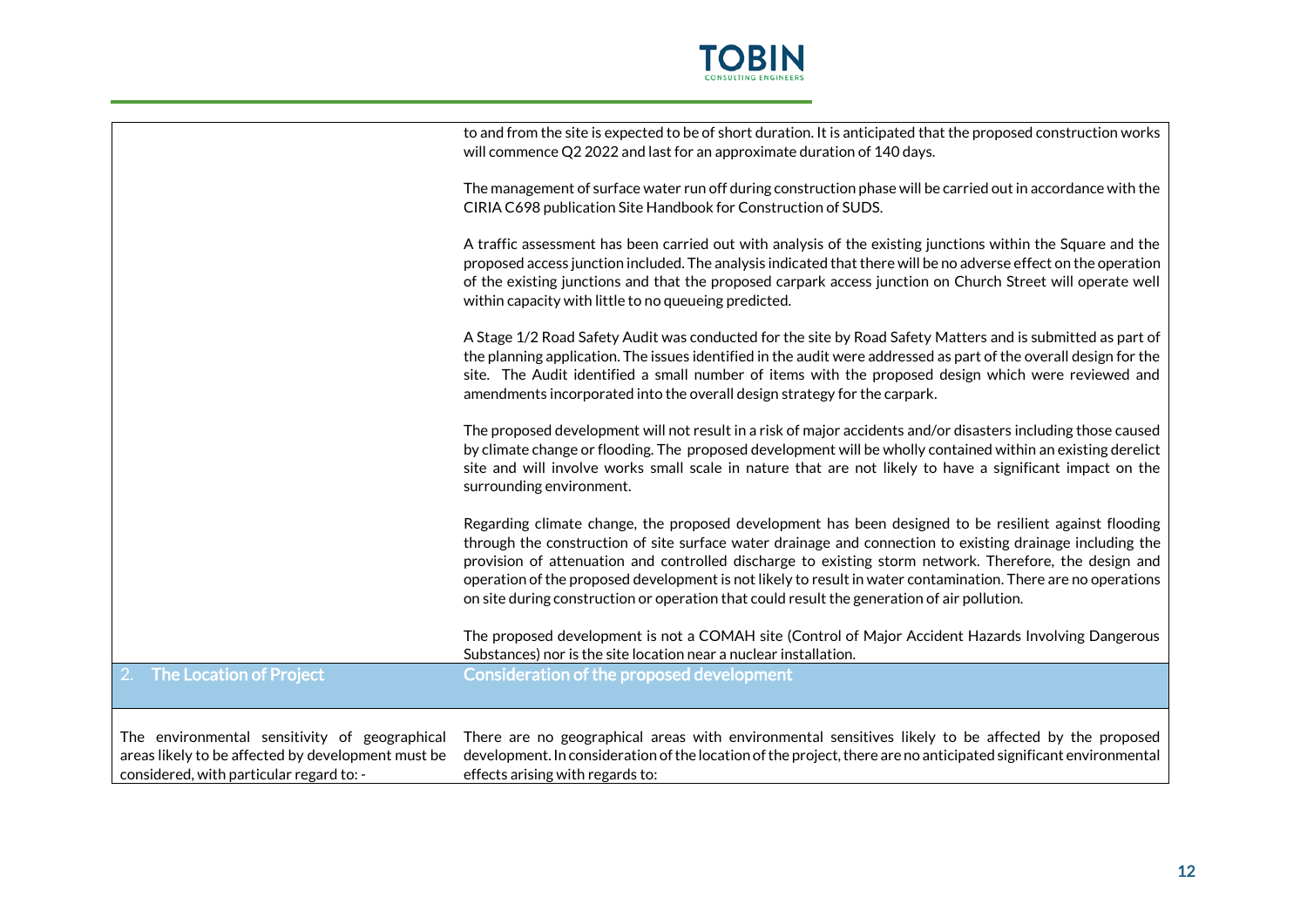

a) the existing and approved land use;

b) the relative abundance, availability, quality and regenerative capacity of natural resources (including soil, land, water and biodiversity) in the area and its underground

c) the absorption capacity of the natural environment, paying particular attention to the following areas: -

i. wetlands, riparian areas, river mouths;

ii. coastal zones and the marine environment;

iii. mountain and forest areas;

iv. nature reserves and parks;

(v) areas classified or protected under Member States' national legislation; special protection Natura 2000 areas designated by Member States pursuant to Directive 92/43/EEC and Directive 2009/147/EC;

(vi) areas in which there has already been a failure to meet the environmental quality standards, laid down in Union legislation have already been exceeded and relevant to the project, or in which it is considered that there is such a failure;

(vii) densely populated areas

(viii) landscapes and sites of historical, cultural or archaeological significance.

The proposed development will be wholly contained within an existing derelict site, situated to the rear of existing mixed use terraced development and will consist of the re-use of the site for the provision of a new 91 space car park. The new car park will be open 24 hours. The proposed development is zoned as part of the "Town Centre."

The project is not likely to have a significant impact on the relative abundance, availability, quality, or regenerative capacity of natural resources. The proposed development will be provided on a derelict site, situated within an urban area. It current consists of a mixture of hard surfaces, derelict structures and overgrowth/vegetation.

There will be no impact on the absorption capacity of the natural environment. A review of Catchment Flood Risk Assessment and Management Study maps (CFRAMS) confirms that the River Suir is located approx. 60m west of the site. The proposed development site is located within the Suir Water Framework Catchment (ID\_16) and within the Suir Sub Catchment SC\_120 (ID\_16-8) and Suir Water Framework Sub Basin (Suir 140).

A Flood Risk Assessment has been undertaken for the proposed development, which indicates that the proposed development site is located in Flood Zone C in accordance with the Planning System and Flood Risk Management Guidelines (OPW/DoEHLG, 2009). It states that there is no identified flood risk for the site and surface water arising on the site will be managed by a dedicated stormwater drainage system, designed in accordance with SuDS. In addition, it is predicted that the proposed development will not increase flood risk elsewhere.

There are no open surface water conduits located on the proposed development site. There is an existing public combined main drainage sewer located on Church Street for existing building connections. The proposed onsite stormwater drainage system will discharge at a controlled rate to the main storm sewer at 1 no. location as indicated by the engineering design.

The proposed development is not situated within a coastal zone, mountain, forest or nature reserve and there are no likely direct or indirect effects arising from the proposed development on the natural environment.

A screening for Appropriate Assessment has been undertaken for the proposed development which has concluded that potential impacts associated with the proposed development, either alone or in-combination with other plans and projects, will not result in likely significant effects on any European Site in view of their conservation objectives. A Stage 2 Appropriate Assessment is therefore not required.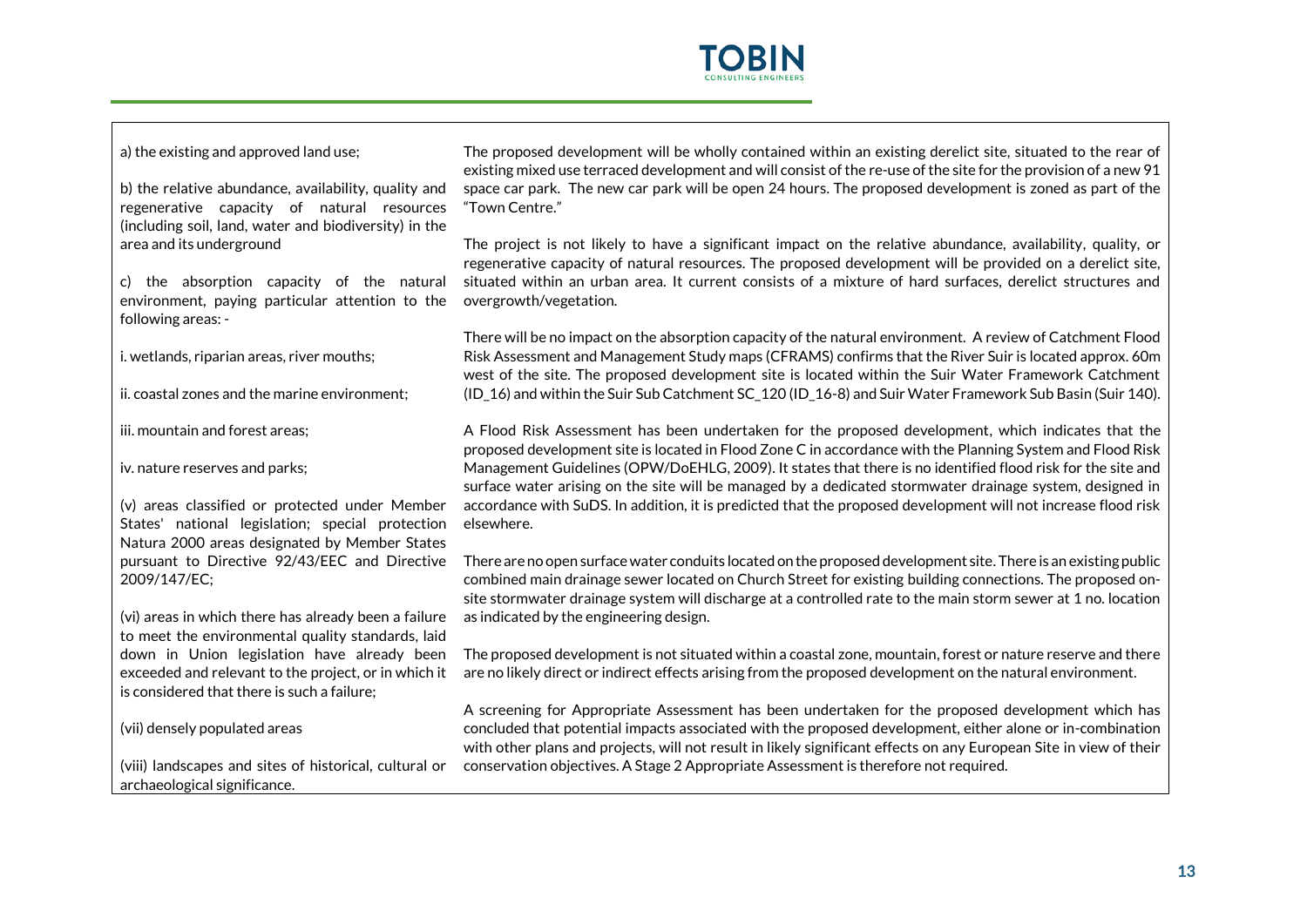

| Having regard to densely populated areas, the project will involve short-term construction work associated    |
|---------------------------------------------------------------------------------------------------------------|
| with the construction of the new 91 space car park. In the long term the project has been designed to prevent |
| contamination of waterbodies. The project therefore is not considered to have a negative impact on local      |
| population.                                                                                                   |

The proposed development will not have any direct or indirect impact on any sites of historical, cultural, archaeological or architectural significance, due to the discrete siting and scale of the proposal, as well as location within an existing derelict site.

The proposed development will be located within the Cahir Architectural Conservation Area and is indicated as a zone of Archaeological Potential. The proposed development will be located east of the following Protected Structures:

RPS Ref: S246 Description: Two Storey Mid Terrace Building

RPS Ref: S246b Description: Two Storey Mid Terrace Building

RPS Ref: S246c Description: Two Storey Mid Terrace Building

RPS Ref: S246f Description: Two Storey Mid Terrace Building

RPS Ref: S241 Description: Cahir Town Library

A review of the National Monuments Service Archaeological Survey Database indicates the following recorded Monuments and Places (RMP) and Sites and Monuments (SMR) located within 500m from the site:

| Code: TS075-048010- Class: Weir - fish                          | Code: TS075-048011- Class: Graveyard      |  |
|-----------------------------------------------------------------|-------------------------------------------|--|
| Code: TS075-048003- Class: Church                               | Code: TS075-048006- Class: Bridge         |  |
| Code: TS075-048007- Class: Architectural Fragment               |                                           |  |
| Code: TS075-048- Class: Historic Town                           | Code: TS075-048008- Class: Memorial Stone |  |
| Code: TS075-048001- Class: Castle - Anglo-Norman masonry castle |                                           |  |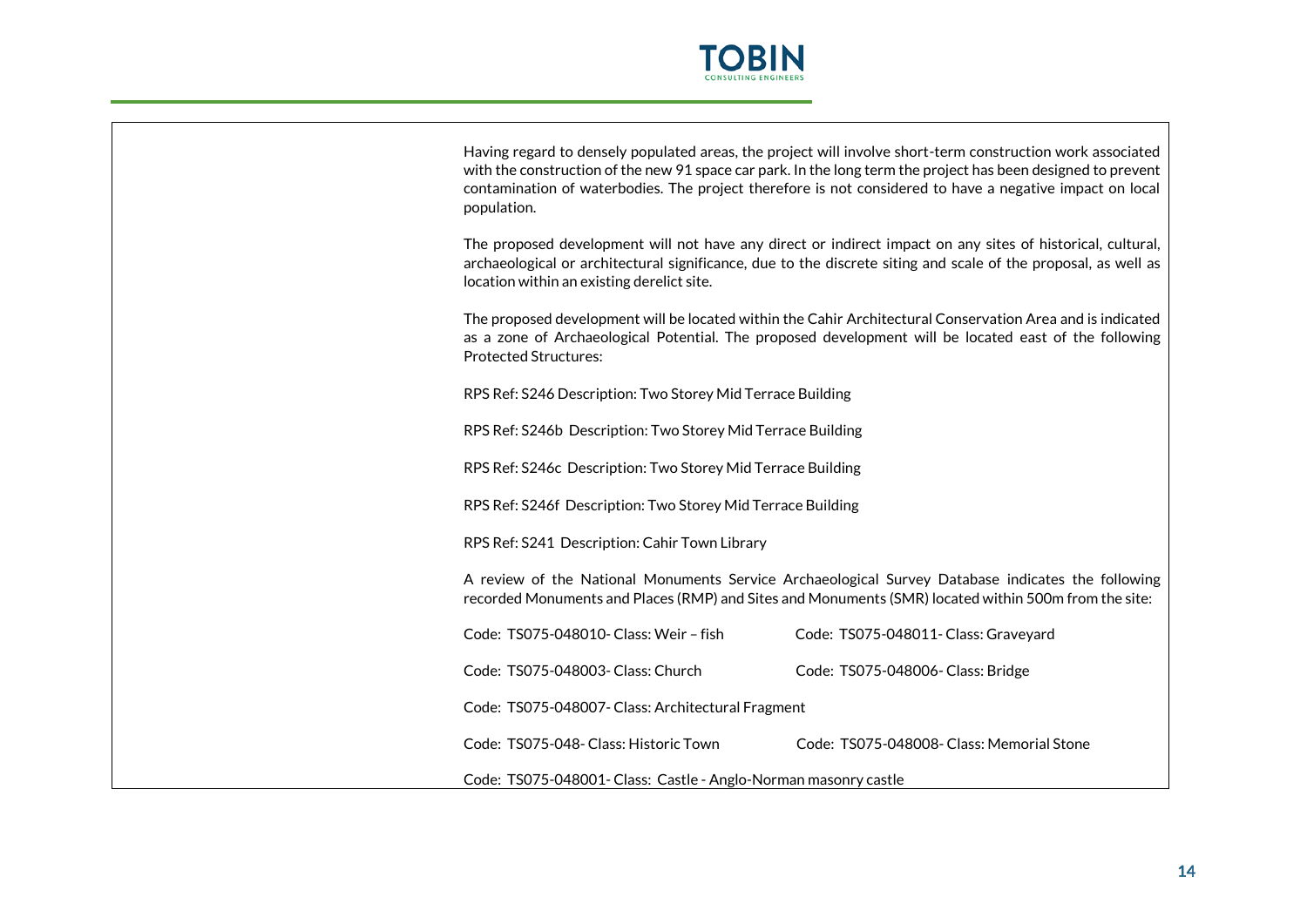

|                                                                                                                                                                                                                                                                                                                                                                                                                                                                               | Code: TS075-048017- Class: Stone sculpture                                                                                                                                                         | Code: TS075-048016- Code: House - 18th/19th century                                                                                                                                                                                                                                                                                                                                                                                                   |  |
|-------------------------------------------------------------------------------------------------------------------------------------------------------------------------------------------------------------------------------------------------------------------------------------------------------------------------------------------------------------------------------------------------------------------------------------------------------------------------------|----------------------------------------------------------------------------------------------------------------------------------------------------------------------------------------------------|-------------------------------------------------------------------------------------------------------------------------------------------------------------------------------------------------------------------------------------------------------------------------------------------------------------------------------------------------------------------------------------------------------------------------------------------------------|--|
|                                                                                                                                                                                                                                                                                                                                                                                                                                                                               | Code: TS075-048005 Class: Mill - Unclassified                                                                                                                                                      | Code: TS075-048012- Class: Bullaun Stone                                                                                                                                                                                                                                                                                                                                                                                                              |  |
|                                                                                                                                                                                                                                                                                                                                                                                                                                                                               | Code: TS075-048015- Class: Graveyard                                                                                                                                                               | Code: TS075-048004- Class: Ritual Site - holy well                                                                                                                                                                                                                                                                                                                                                                                                    |  |
|                                                                                                                                                                                                                                                                                                                                                                                                                                                                               | Code: TS075-048002- Class: Religious house - Augustinian canons                                                                                                                                    |                                                                                                                                                                                                                                                                                                                                                                                                                                                       |  |
|                                                                                                                                                                                                                                                                                                                                                                                                                                                                               |                                                                                                                                                                                                    | The following records of National Inventory of Architectural Heritage are located adjacent to the site:                                                                                                                                                                                                                                                                                                                                               |  |
|                                                                                                                                                                                                                                                                                                                                                                                                                                                                               | Reg. No.: 22111035 Name: Looby/Mc Carthy Solicitors                                                                                                                                                |                                                                                                                                                                                                                                                                                                                                                                                                                                                       |  |
|                                                                                                                                                                                                                                                                                                                                                                                                                                                                               | Reg. No.: 22111047 Name: Cahir Town Library                                                                                                                                                        |                                                                                                                                                                                                                                                                                                                                                                                                                                                       |  |
|                                                                                                                                                                                                                                                                                                                                                                                                                                                                               | standard.                                                                                                                                                                                          | An Architectural Heritage Impact Assessment Report has been undertaken and indicates that the proposed<br>development will ensure that the building will have a renewed purpose and prolong the use of the building for<br>many years. The report proposes a number of mitigation measures to ensure the impact of individual and<br>overall impacts are mitigated and any loss of fabric will be retained by record to an internationally acceptable |  |
| Types and characteristics<br>of the<br>potential impact                                                                                                                                                                                                                                                                                                                                                                                                                       | <b>Consideration of the proposed development</b>                                                                                                                                                   |                                                                                                                                                                                                                                                                                                                                                                                                                                                       |  |
| The likely significant effects on the environment of<br>proposed development in relation to criteria set out<br>under paragraphs 1 and 2, with regard to the impact<br>of the project on the factors specified in paragraph<br>(b) (i) (l) to (V) of the definition of 'environmental<br>impact assessment report' in section 171A of the<br>Act, taking into account:<br>a) the magnitude and special extent of the impact<br>(for example geographical area and size of the | taking the following into account:                                                                                                                                                                 | There are no anticipated likely significant environmental effects arising from the proposed development,                                                                                                                                                                                                                                                                                                                                              |  |
|                                                                                                                                                                                                                                                                                                                                                                                                                                                                               | The magnitude and spatial extent of impacts associated with the proposed development are considered not<br>significant.                                                                            |                                                                                                                                                                                                                                                                                                                                                                                                                                                       |  |
|                                                                                                                                                                                                                                                                                                                                                                                                                                                                               | at risk of flooding. The proposed development will not result in flooding elsewhere.                                                                                                               | The proposed development will involve the construction of a new 91 space car park on an existing derelict site.<br>The proposed development has been designed to mitigate against water contamination and is not considered                                                                                                                                                                                                                           |  |
| population likely to be affected);<br>b) the nature of the impact;                                                                                                                                                                                                                                                                                                                                                                                                            | The nature of impacts during construction will be temporary in that on site construction work, noise, dust and<br>traffic and lighting, will have a temporary effect on existing surrounding uses. |                                                                                                                                                                                                                                                                                                                                                                                                                                                       |  |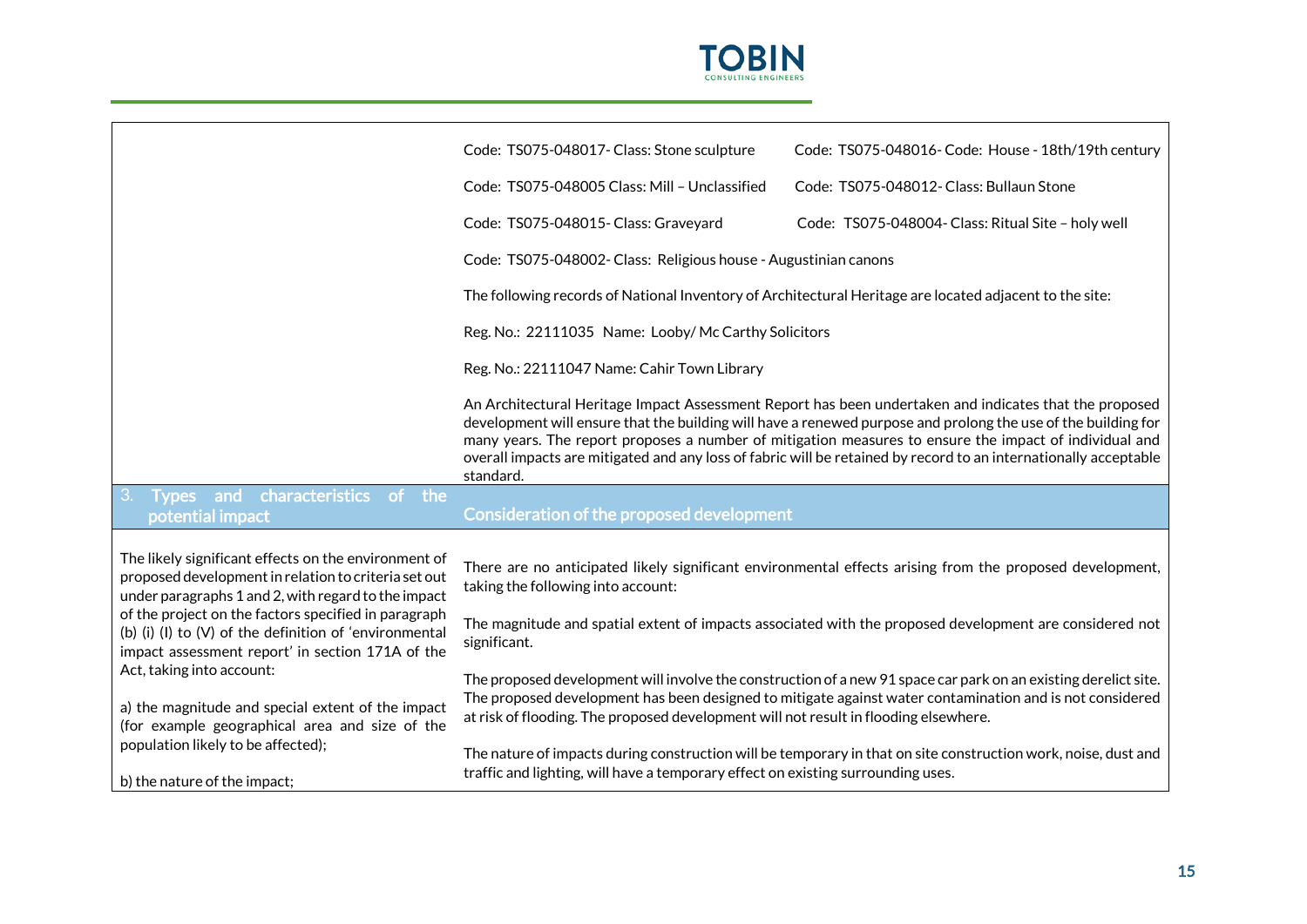

| c) the trans frontier nature of the impact;                                    | During operation, the project when complete will result in a positive long-term effect through the provision of<br>off-street parking and re-use of an existing derelict site.                                                                                                                                                                                                                                                                                                                                                                                                                                                                                                                                                                                     |
|--------------------------------------------------------------------------------|--------------------------------------------------------------------------------------------------------------------------------------------------------------------------------------------------------------------------------------------------------------------------------------------------------------------------------------------------------------------------------------------------------------------------------------------------------------------------------------------------------------------------------------------------------------------------------------------------------------------------------------------------------------------------------------------------------------------------------------------------------------------|
| d) the magnitude intensity and complexity of the<br>impact;                    | The project will not result in transboundary impacts.                                                                                                                                                                                                                                                                                                                                                                                                                                                                                                                                                                                                                                                                                                              |
| e) the probability of the impact;                                              | As set out above, impacts arising during construction will be temporary and managed through best practice<br>construction guidelines with respect of excavation, soil removal, dust, traffic and lighting. Waste generated                                                                                                                                                                                                                                                                                                                                                                                                                                                                                                                                         |
| f) the expected onset, duration, frequency and<br>reversibility of the impact; | during the construction process will be controlled through measures adopted in a waste management plan.                                                                                                                                                                                                                                                                                                                                                                                                                                                                                                                                                                                                                                                            |
| g) the cumulation of the impact with the impact of                             | Regarding the expected onset, duration, frequency and reversibility of impacts, it should be noted that no<br>significant impacts are anticipated with respect to construction or operation of the facility. Impacts associated                                                                                                                                                                                                                                                                                                                                                                                                                                                                                                                                    |
| other existing and/or approved projects;                                       | with construction are expected to last approximately 140 days, during standard and regularised construction<br>hours of operation. Impacts associated with operation, such as lighting, noise and traffic will be in line with the                                                                                                                                                                                                                                                                                                                                                                                                                                                                                                                                 |
| h) the possibility of effectively reducing the impact                          | proposed operating hours.                                                                                                                                                                                                                                                                                                                                                                                                                                                                                                                                                                                                                                                                                                                                          |
|                                                                                | The Tipperary County Council planning databases was searched to determine if any nearby plans or projects<br>were likely to result in potentially significant cumulative impacts. The most notable approved or planned<br>developments are located adjacent to the site, along the eastern boundary. Reg. Ref.: 16600776 has been<br>granted an Extension of Duration permission for the provision of retail store, approx. 3742m <sup>2</sup> in size. In<br>addition, Reg. Ref.: 17600911, is located approx. 325m southeast of the site has received planning approval to<br>construct a new primary school. Therefore, there are no anticipated cumulative impacts arising from the<br>proposed development in combination with existing or approved projects. |
|                                                                                | With respect to the possibility of effectively reducing the impact the design of the project has been optimised<br>to ensure that environmental impacts are minimised as much as possible. These impacts are not considered<br>significant and do not result in a requirement for EIA.                                                                                                                                                                                                                                                                                                                                                                                                                                                                             |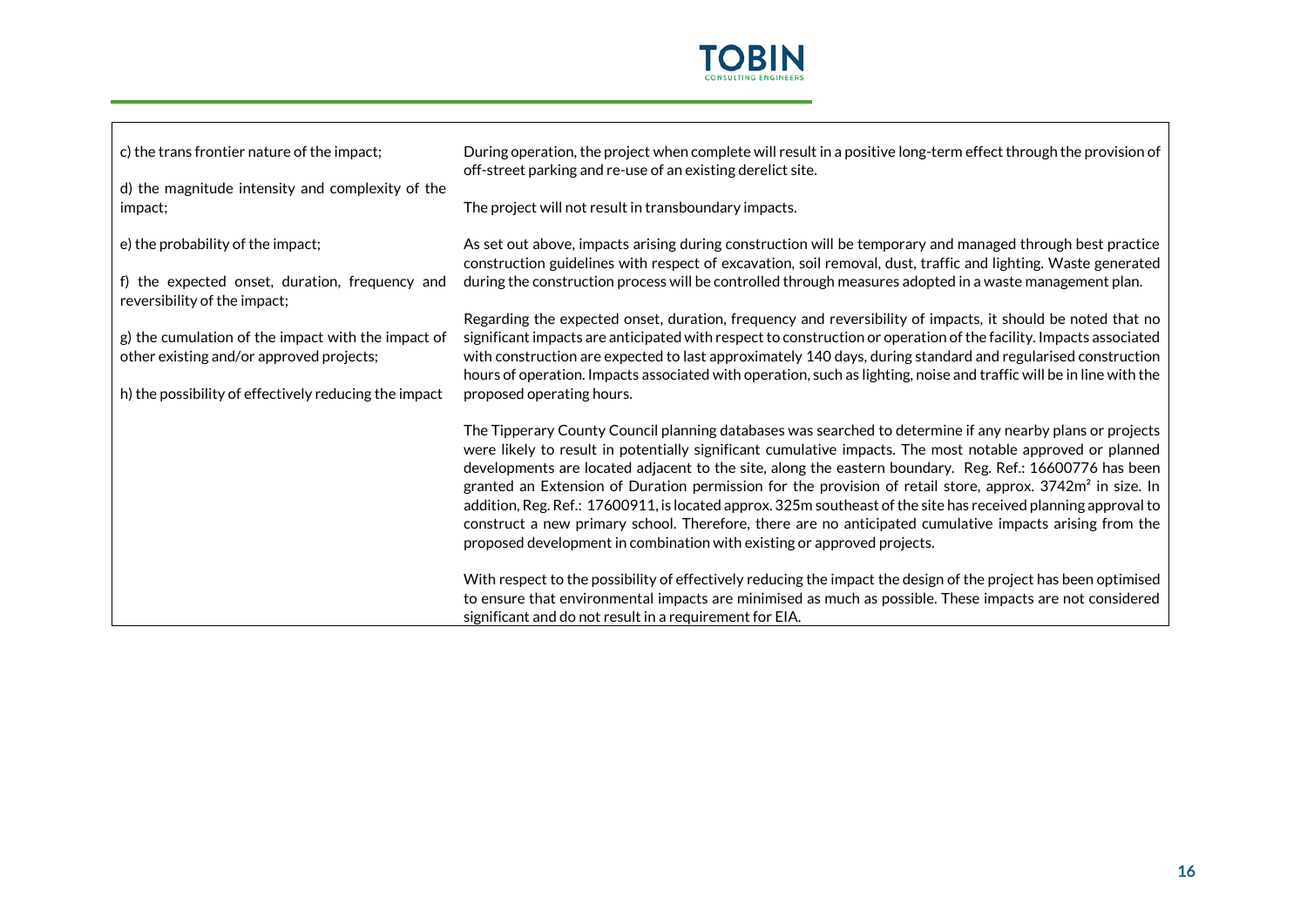

## <span id="page-18-0"></span>6.0 CONCLUSION

The proposed development does not meet or exceed Schedule 5, Part 1 or Part 2 thresholds and criteria, and as such, EIA is not mandatory.

The proposed development can be considered a sub-threshold project under Part 2 Class 10 (b) (iv) & (ii), as well as under Part 2 Classes 14 & 15. A screening determination is required for a sub-threshold development.

An EIA screening has been carried out considering the nature of the proposed development, its size and location having due regard to the criteria listed in Schedule 7 and the relevant information listed in Schedule 7A. It is concluded that the proposed development will not result in significant effects on the environment. Furthermore, the proposed development is anticipated to result in long term positive effects due to the proposed re-use of an existing derelict site and provision of off-street parking (vehicle and bicycle) facilities.